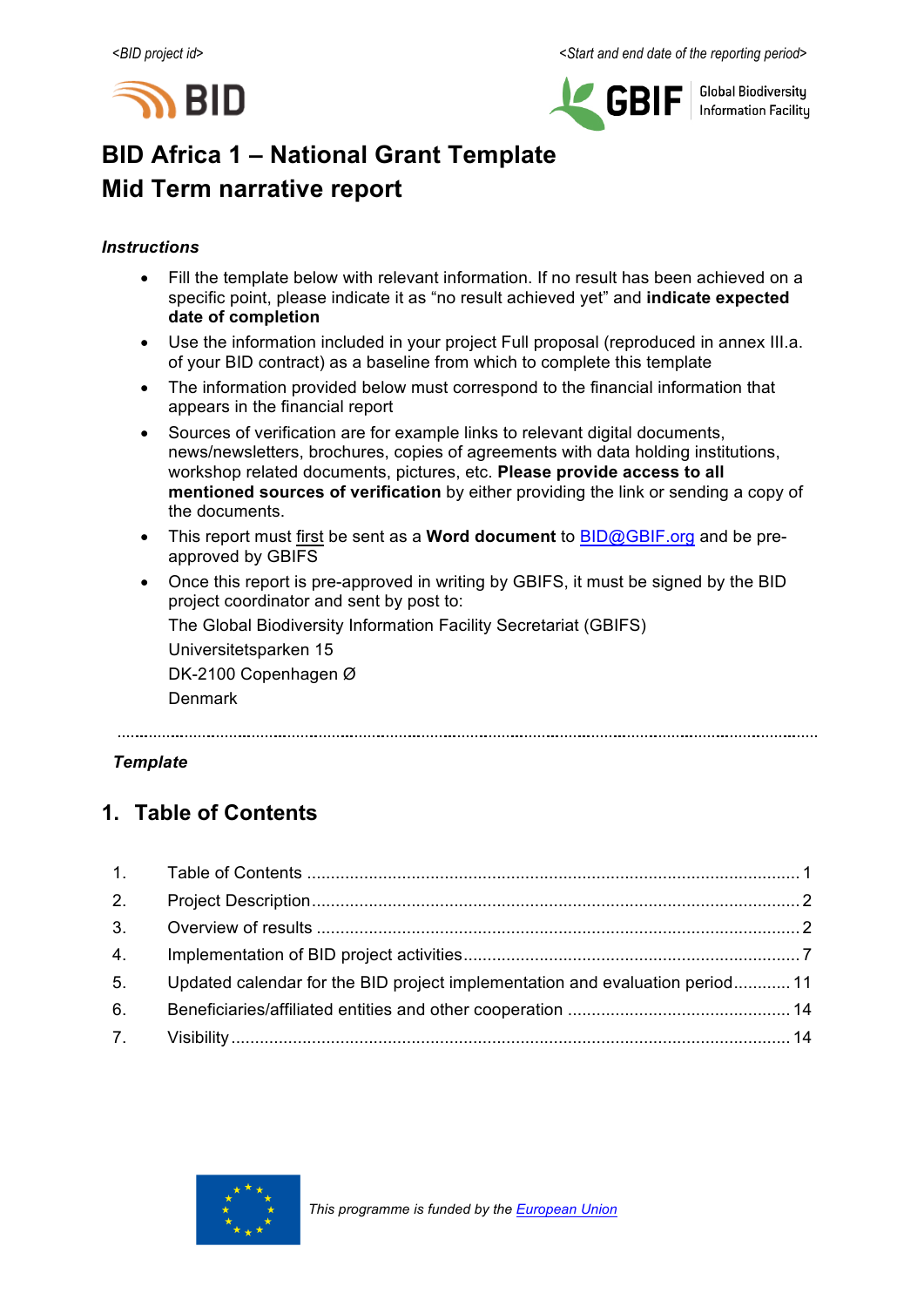



## **2. Project Information**

## **2.1.Project Coordinator: Institution/network/agency name:**

National Flora Center (CNF), University Felix HOUPHOUËT-BOIGNY

## **2.2.Main contact person and role:**

Joseph Ipou IPOU, Project Coordinator, Director of the National Flora Center

## **2.3.BID proposal identifier:**

BID-AF2015-0025-NAC

## **2.4.Project title:**

Evaluation and development of a funding mechanism and efficient management of data on plant biodiversity in Côte d'Ivoire (Ivory Coast)

## **2.5.Start date and end date of the reporting period:**

31 October 2016 - 31 August 2017

## **2.6.Country in which the activities take place:**

Côte d'Ivoire (Ivory Coast)

## **3. Overview of results**

## **3.1.Executive summary**

*Give a short summary of the activities implemented and the outcomes of the project for the reporting period (500 words maximum)*

*For the second quarter, according to the established timetable, several activities were carried out. Firstly, a meeting to validate the chronogram was held with partners at the Jean Lorougnon Guédé University, in Daloa, Côte d'Ivoire. Two capacity-building missions were accomplished, one in Benin Republic and the other one in Paris, France. Three workshops, one for restitution and two for training, were organized for partners and data holders. Surveys were conducted in five cities of Ivory Coast (Abidjan, Yamoussoukro, Daloa, Bouake and Korhogo). Digitization activities are on-going within the different herbaria of the project partners. Also, 1603 occurrence data from the CNF samples were published. During this period, documents related to biofloristic activities (reference documents) were ordered to reinforce the libraries of partner structures.*

#### **3.2.Progress against expected milestones:**

| <b>Expected</b><br>milestones/activiti<br><b>es</b>                                                                                                 | Compl<br>eted?<br>Yes/N<br>O | <b>Expla</b><br>natory<br>notes          | <b>Sources of verification</b>                                  |
|-----------------------------------------------------------------------------------------------------------------------------------------------------|------------------------------|------------------------------------------|-----------------------------------------------------------------|
| Completed capacity<br>self-assessment<br>questionnaire for<br>national biodiversity<br>information facilities<br>(www.gbif.org/resou<br>rce/82277). | Yes                          |                                          | BID@GBIF.org                                                    |
| At least three<br>national data<br>publishing<br>institutions are                                                                                   | Yes                          | CNF,<br><b>IBAAN</b><br>,<br><b>UJLO</b> | www.gbif.org/publishing-data/request-endorsement#/eoi/submitted |

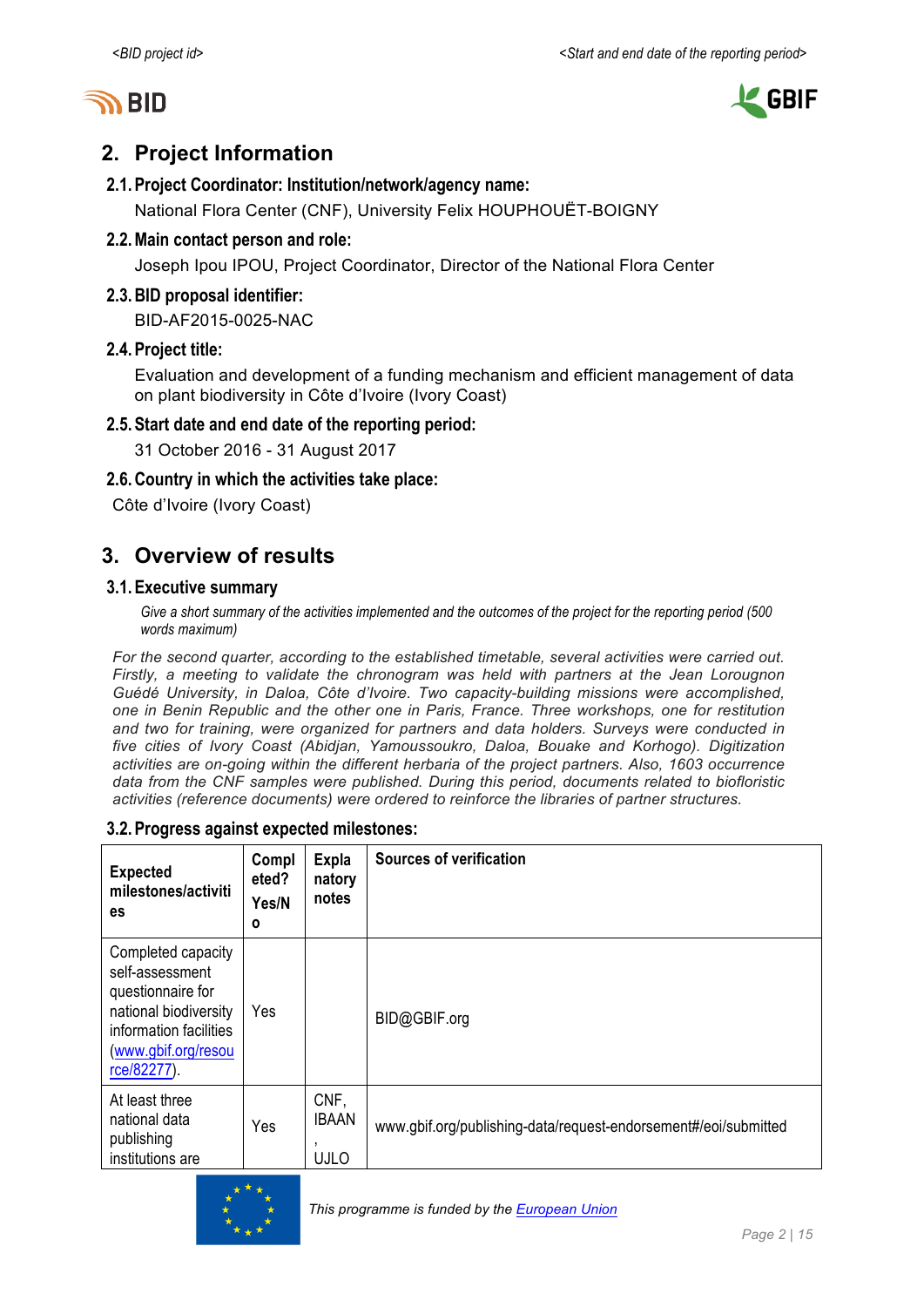



| registered with<br>GBIF.org<br>For registered data<br>publishers see:<br>http://www.gbif.org/<br>publisher/search                                                      |            | G and<br><b>CSRS</b><br>are<br>registe<br>red |                                                                                                                                                                                                         |
|------------------------------------------------------------------------------------------------------------------------------------------------------------------------|------------|-----------------------------------------------|---------------------------------------------------------------------------------------------------------------------------------------------------------------------------------------------------------|
| At least one person<br>from the project<br>team has<br>completed the<br>certification process<br>following the first<br><b>BID Capacity</b><br>Enhancement<br>workshop | Yes        |                                               | First BID Capacity Enhancement Workshop, Kigali, Rwanda                                                                                                                                                 |
| Knowledge<br>dissemination<br>activities have been<br>scheduled following<br>the first BID<br>Capacity<br>Enhancement<br>workshop                                      | <b>YES</b> |                                               | www.cnf-ufhb.ci                                                                                                                                                                                         |
| At least one dataset<br>has been published<br>to GBIF.org                                                                                                              | <b>YES</b> |                                               | The published Dataset: https://doi.org/10.15468/jck3cq<br>The publishers:<br>https://www.gbif.org/occurrence/datasets?collection_code=ucj&instituti<br>on_code=cnfufhb&publishing_country=Cl&advanced=1 |
| The data users<br>identified in the full<br>proposal have<br>documented their<br>intended use of the<br>mobilized data and<br>provided early<br>feedback               | <b>YES</b> |                                               | www.cnf-ufhb.ci                                                                                                                                                                                         |

#### **3.3.Project deliverables and activities**

*Refer to the table in section 2.2 "Deliverables, activities and reporting criteria" of your BID full proposal. Provide updates on the status of each of planned deliverables. In the event of unexpected delay, please provide detailed explanatory notes and indicate planned completion date. Add as many rows as needed.*

| <b>Deliverable</b>                                                      | <b>Related activity</b> | <b>Completed?</b><br>Yes/No | <b>Explanatory notes</b> | Sources of<br>verification |
|-------------------------------------------------------------------------|-------------------------|-----------------------------|--------------------------|----------------------------|
| The number of<br>partnership<br>agreements signed<br>between the actors | Workshop                | N <sub>O</sub>              |                          |                            |

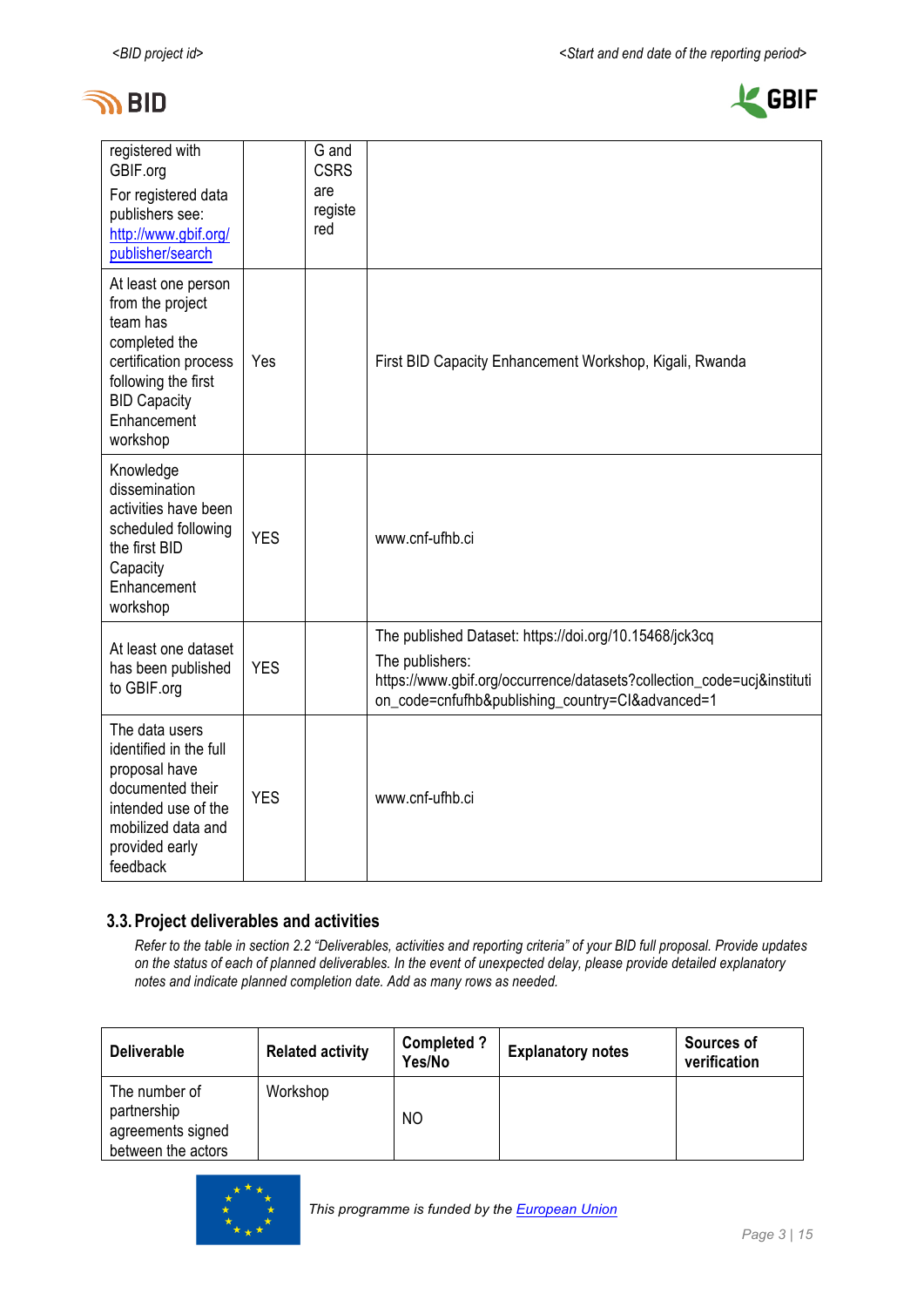



| involved in<br>biodiversity research                                                                                             |                 |                |                                                                              |                 |
|----------------------------------------------------------------------------------------------------------------------------------|-----------------|----------------|------------------------------------------------------------------------------|-----------------|
| The number of actors<br>trained in biofloristic<br>data requirements                                                             | Workshop        | Yes            |                                                                              | www.cnf-ufhb    |
| The number of<br>researchers trained in<br>the drafting of an<br>editorial policy brief<br>for the valuation of<br>research work | Workshop        | Yes            |                                                                              | www.cnf-ufhb    |
| The number of policy<br>briefs prepared                                                                                          | Workshop        | <b>YES</b>     |                                                                              | www.cnf-ufhb.ci |
| The number of plant<br>species and their<br>status                                                                               | Data processing | <b>YES</b>     | Data collection continues                                                    | www.cnf-ufhb.ci |
| The number of plant<br>specimens in the<br>herbarium of the CNF                                                                  | Data processing | <b>YES</b>     |                                                                              | www.cnf-ufhb.ci |
| The national floristic<br>database                                                                                               |                 | N <sub>O</sub> | Patnership not yet<br>established and the basis<br>is under development      |                 |
| Number of data<br>papers                                                                                                         | Workshop        | <b>YES</b>     | A data paper project<br>developed after the data<br>publication is available | www.gbif.org    |
| The number of<br>partners trained by<br>the BID in the<br>mobilization andd<br>management of data                                | Workshop        | <b>YES</b>     |                                                                              | www.cnf-ufhb.ci |
| The number of<br>structures holding<br>biodiversity data                                                                         | Surveys         | <b>YES</b>     |                                                                              | www.cnf-ufhb.ci |
| The platform of<br>décision-makers and<br>researchers is<br>functional                                                           | Workshop        | N <sub>O</sub> |                                                                              |                 |
| Reports of workshops<br>on the promotion of<br>the use of freely<br>accessible biodiversity<br>data                              | Reports         | <b>NO</b>      | See timetable                                                                |                 |

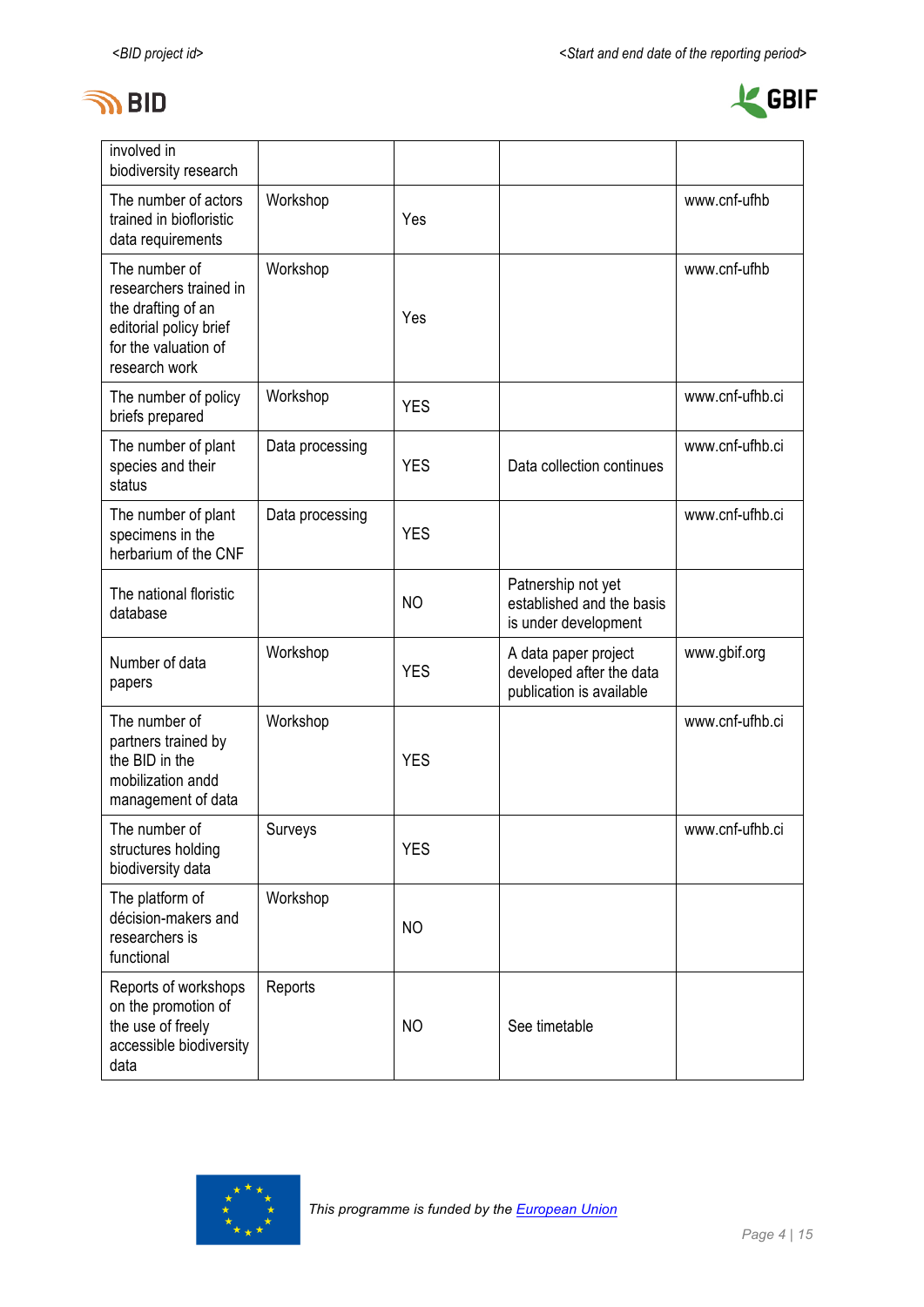



## **3.4.Datasets published on GBIF.org**

*If the dataset is not yet published, please indicate the name of the institution that is expected to host the data when published in the column "DOI or URL/Planned hosting institution". Add as many rows as needed.*

| <b>Dataset title</b>                                                                                                                                              | <b>Publishing</b><br>institution      | <b>DOI or URL/Planned</b><br>hosting institution | Date/expected<br>date of<br>publication | <b>Explanatory</b><br>notes                                                                                                    |
|-------------------------------------------------------------------------------------------------------------------------------------------------------------------|---------------------------------------|--------------------------------------------------|-----------------------------------------|--------------------------------------------------------------------------------------------------------------------------------|
| Diversity from a list of<br>occurrences of species<br>belonging to some<br>families of the Herbarium<br>of the National Flora<br>Center (CNF) in Côte<br>d'Ivoire | <b>National Flora</b><br>Center (CNF) | Doi:10.15468/jck3cq                              |                                         |                                                                                                                                |
| <b>Herbarium Occurrences</b><br><b>CSRS</b>                                                                                                                       | <b>CSRS</b>                           | <b>CNF</b>                                       | End 2017                                | Any available<br>data will be<br>completed, clean<br>up and<br>standardized<br>according to<br>GBIF, before any<br>publication |
| <b>Herbarium Occurrences</b><br><b>IBAAN</b>                                                                                                                      | <b>IBAAN</b>                          | <b>CNF</b>                                       | End 2017                                | Any available<br>data will be<br>completed, clean<br>up and<br>standardized<br>according to<br>GBIF, before any<br>publication |
| Herbarium Occurrences<br><b>UJLOG</b>                                                                                                                             | <b>UJLOG</b>                          | <b>CNF</b>                                       | End 2017                                | Any available<br>data will be<br>completed, clean<br>up and<br>standardized<br>according to<br>GBIF, before any<br>publication |
| <b>Herbarium Occurrences</b><br>in structures holding data                                                                                                        | <b>CNF</b>                            | <b>CNF</b>                                       | Avril 2018                              | Any available<br>data will be<br>completed, clean<br>up and<br>standardized<br>according to<br>GBIF, before any<br>publication |

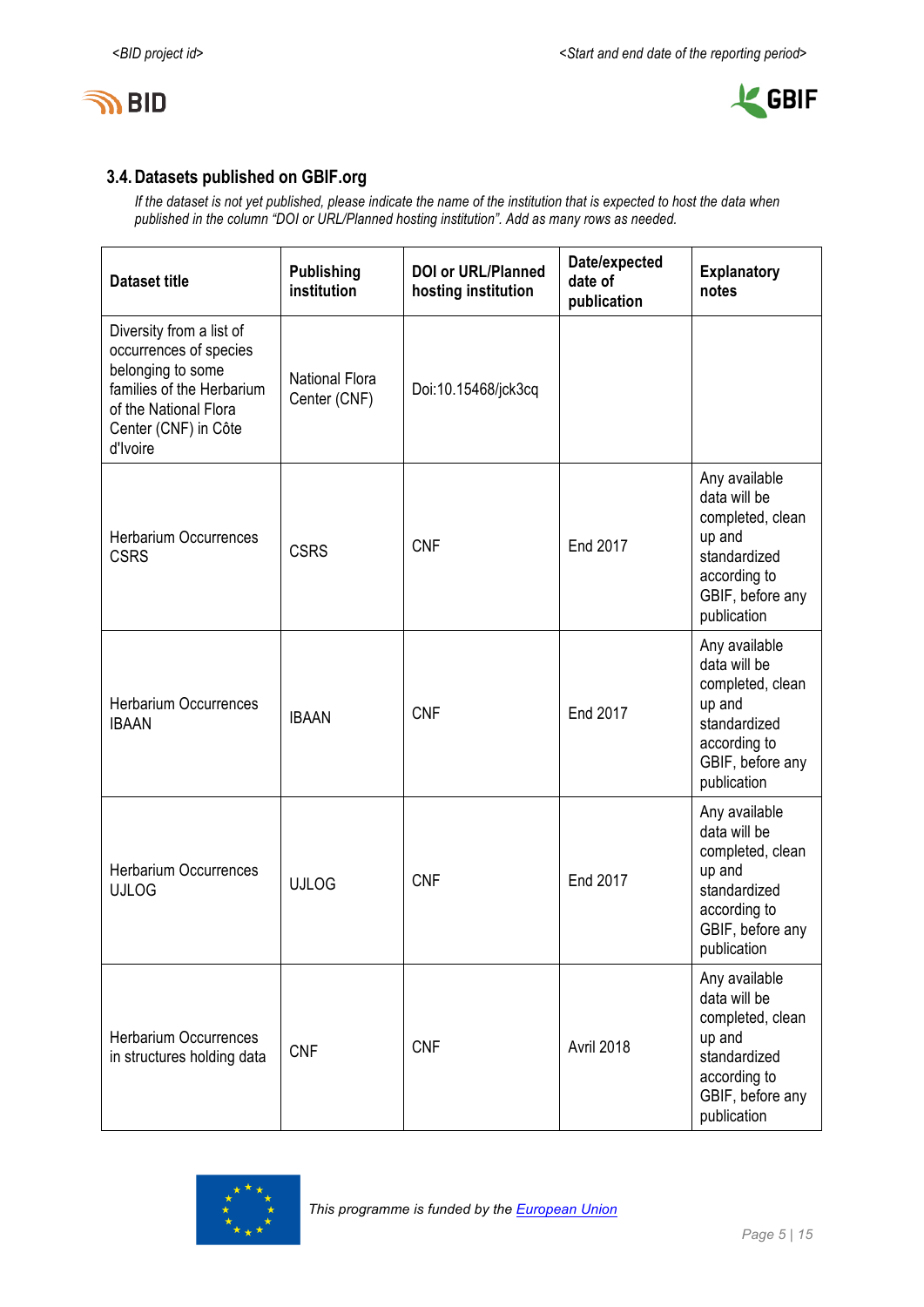



## **3.5.Examples of use of biodiversity data available through GBIF**

*Use the table to document use or planned use of data available through GBIF as part of your project. You may want to refer to the section 2.5 "Plan to support the integration of biodiversity information into policy and decision-making processes" of your BID full proposal. Please provide the DOI for datasets published on GBIF or data downloaded from GBIF in the "Dataset" column. Briefly describe how the data have been used or are planned to be used in the "Data use" column (ca. 50 words). Provide the date or approximate time frame in months for the use or planned use in the "Date/time frame" column. Please provide links to any documents or webpages documenting the use in the "Sources of verification" column. Add as many rows as needed.*

| <b>Dataset</b>                         | Data user                              | Data use                                                            | Date/time<br>frame | Sources of<br>verification | <b>Notes</b> |
|----------------------------------------|----------------------------------------|---------------------------------------------------------------------|--------------------|----------------------------|--------------|
| Species with<br>special status         | Botanist,<br>researchers,<br>students  | Diversity, density, mode of<br>operation and location of<br>species | End 2017           | report                     |              |
| Valuation of<br>species of<br>interest | Researchers,<br>Botanists,<br>students | Diversity, density, mode of<br>operation and location of<br>species | End 2017           | report                     |              |

## **3.6.Events organized as part of the project**

*List all the events that have been organized as part of your project. Please provide links to any documents or webpages documenting the use in the "Sources of verification" column. Add as many rows as needed.*

| <b>Full title</b>                                                                   | Organizing<br>institution   | <b>Dates</b>          | Number of<br>participants | Sources of<br>verification |
|-------------------------------------------------------------------------------------|-----------------------------|-----------------------|---------------------------|----------------------------|
| Training workshop on<br>biodivesity data<br>collection                              | <b>UAC</b>                  | 28 Nov-02 Dec<br>2016 | 33                        | www.gbif.org               |
| Cleaning and encoding<br>activities of unmounted<br>samples of the CNF<br>herbarium | <b>CNF</b>                  | Feb - May 2017        | 5                         | Report                     |
| Visit of herbarium of<br><b>UJLOG</b>                                               | CNF, IBAAN,<br><b>UJLOG</b> | 01 March 2017         | 8                         | Report                     |
| Restitution and training<br>workshop                                                | CNF, IBAAN                  | 28 - 31 March<br>2017 | 50                        | Report                     |
| Training mission in a<br>reference herbarium                                        | CNF, UJLOG,<br>CSRS, IBAAN  | 15 June-15 july       | 1                         | Report                     |
| Mission on plant<br>biodiversity data<br>collection                                 | CNF, UJLOG,<br>CSRS, IBAAN  | May $-$ June 2017     | 10                        | Report                     |
| Training workshop on<br>biofloristic data<br>requirements                           | CNF, UJLOG,<br>CSRS, IBAAN  | 22 August 2017        | 24                        | Report                     |
| Training workshop on<br>writing of policy brief                                     | CNF, UJLOG,                 | $23 - 25$ August      | 20                        | Report                     |

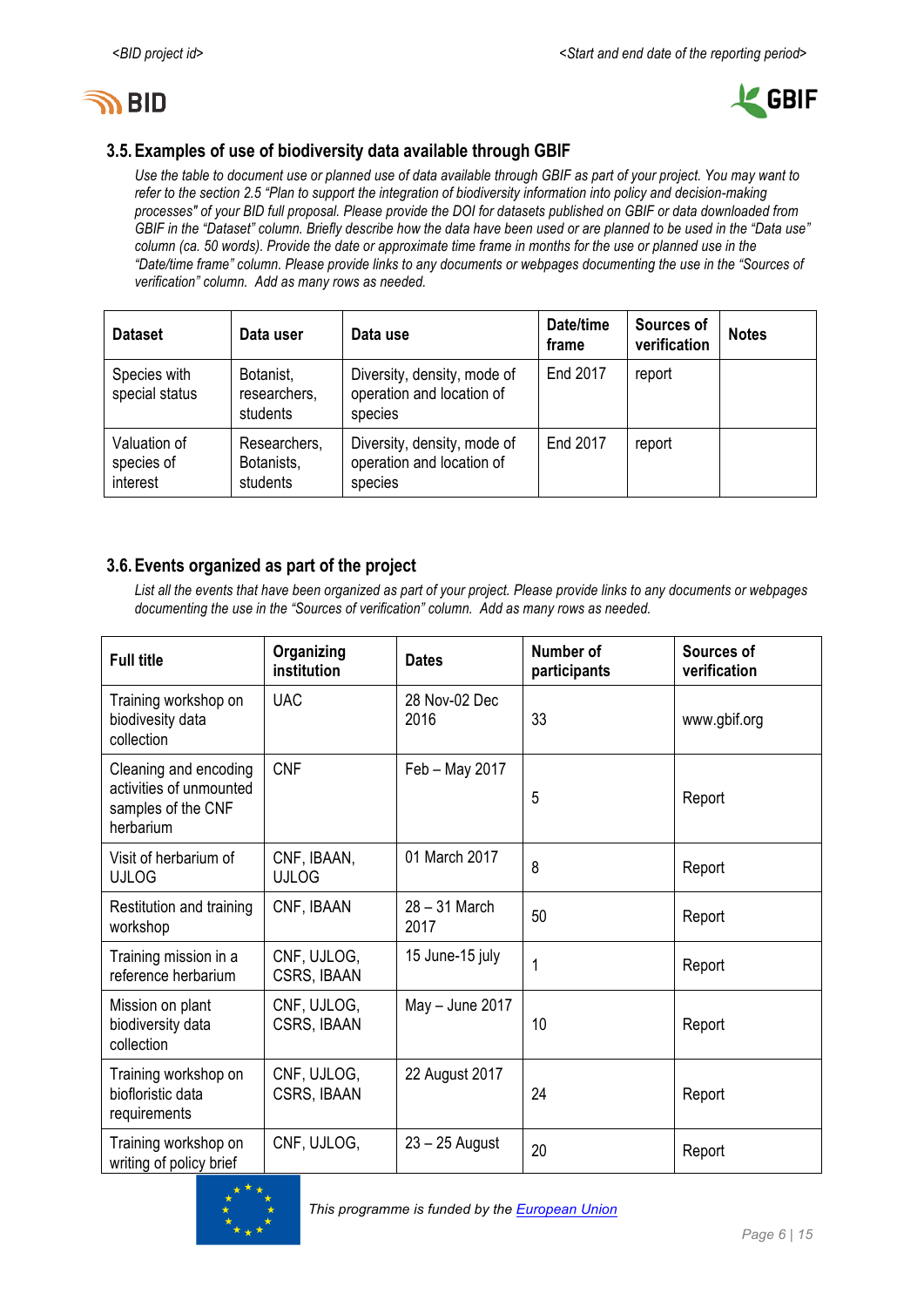



| and data paper                                                                                  | CSRS, IBAAN                       |             |                 |
|-------------------------------------------------------------------------------------------------|-----------------------------------|-------------|-----------------|
| Ordering of teaching<br>materials for the<br>libraries equipment of<br>the partners' structures | CNF, UJLOG,<br><b>CSRS, IBAAN</b> | August 2017 | www.cnf-ufhb.ci |

## **4. Implementation of BID project activities**

*Refer to section 2.2 "Deliverables, activities and reporting criteria" in your BID full proposal. Provide updates on each of the activities using the reporting criteria and other sources of verification as appropriate. If no result has been achieved on a specific activity, please indicate it as "no result achieved yet" and indicate expected date of completion. Sources of verification are for example links to relevant digital document, news, newsletter, brochures, copies of agreements with data holding institutions, workshop related documents, pictures, etc.*

## **4.1.Goal 1: Establish or strengten national biodiversity information facility**

## *Activity 1 name: Establishment of a partnership*

*Please use same activity name as the one given in section 2.2 "Deliverables, activities and reporting criteria" in your BID full proposal.*

## **Description of any implementation during the reporting period**

The two projects financed by the BID in Côte d'Ivoire (national project and regional project) co-organized, from 28-31 March 2017, a restitution workshop on the mobilization of biodiversity data. This workshop brought together 20 participants. During this training, the participants were first educated on the basics of computer-related biodiversity and planning of a digitization project. Subsequently, the digitization of biodiversity data and the processing, formatting and transformation of data were presented. Finally, the presentation of data publication with the IPT was discussed.

In addition, the structures participating in the launching workshop were invited to a second workshop on the requirements for the capitalization of biofloristic data. In total, representatives of 10 structures involved in the management of biofloristic database in Côte d'Ivoire were trained. Thus, during that training, there were three communications. The first dealt with the importance of meeting the requirements in terms of capitalizing biofloristic data. The second communication focused on the information to be taken into account when setting up biofloristic data bases. Concerning the third communication, it focused on the information to be collected at the places where biofloristic data are collected.

#### **Sources of verification**

TDR workshop, invitation letter, workshop report, photos.

#### *Activity 2 name: Training in bio-floristic data requirements*

## **Description of any implementation during the reporting period**

The CNF participated in two capacity building workshops through representatives. Thus, for the first capacity-building workshop, two representatives were in Benin Republic from 28 November to 2 December 2016. The second workshop was held at GBIF-France and Museum with a representative from 15 June to 15 July 2017. The skills acquired during these sessions were the cleaning, formatting, standardization and publication of data. Equally, several software programs have been used including OpenRefine, Geolocate and Brahms.

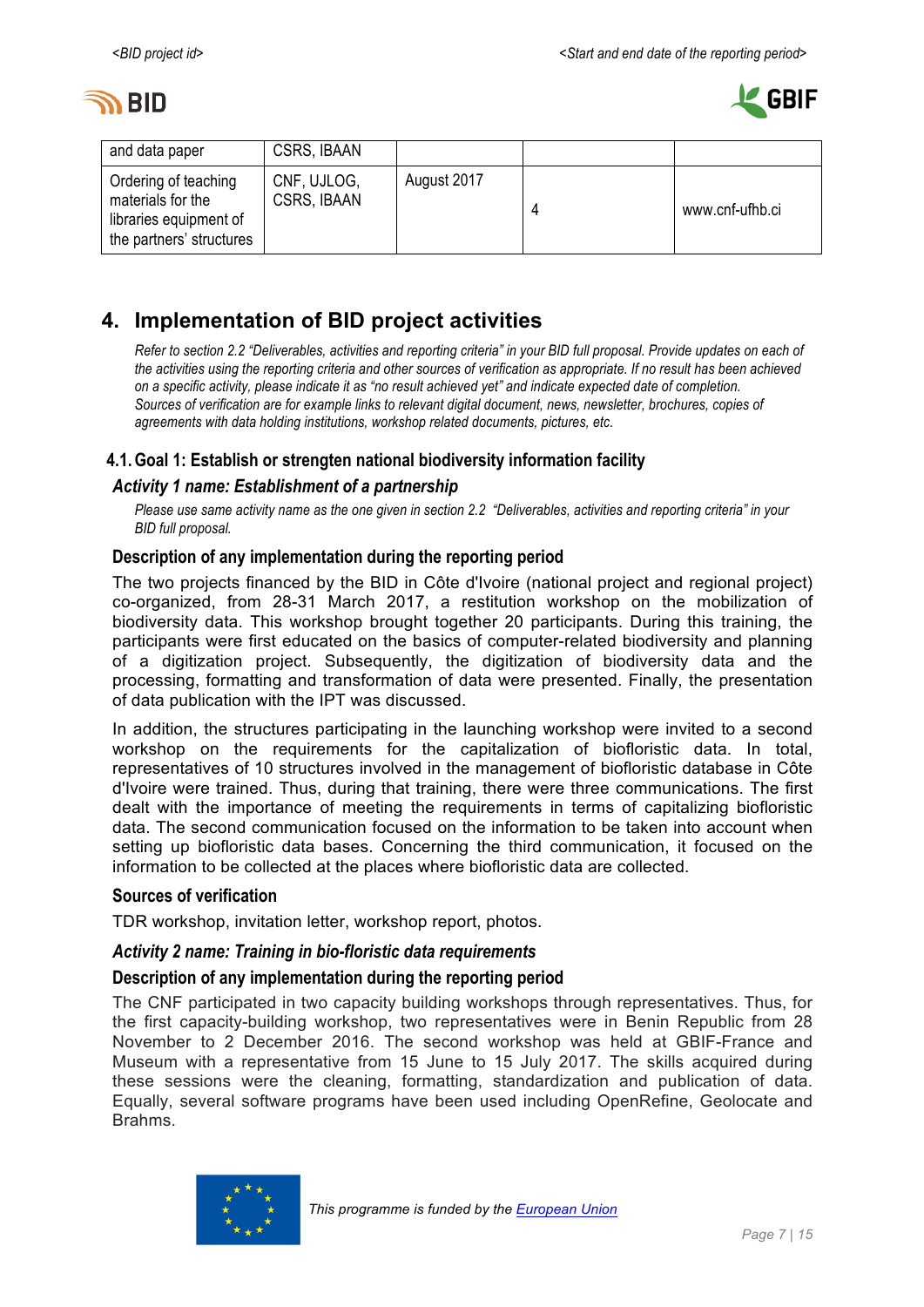



#### **Sources of verification**

Invitation letters, workshop reports

#### *Activity 3 name: Training in the drafting of a policy brief*

#### **Description of any implementation during the reporting period**

From 23-25 August 2017, 17 researchers and lecturers from the four partners (CNF, IBAAN, UJLOG, CSRS), Félix Houphouët Boigny (UFHB) and Pélefero Gbon Coulibaly (UPGC) of Korhogo participated in the training of drafting of "note to policy-makers" (policy-brief). The trainer gave two communications to the trained; the first was to give a definition and the importance of the policy-brief and the second to structure a policy-brief. After this theoretical presentation, a practical phase was initiated with all the trained to acquire know-hows in the note writing to the decision-makers. Thus, two groups were formed and each group worked on a draft policy-briefs.

#### **Sources of verification**

Invitation letters, workshop reports, project of policy-brief

#### *Activity 4 name: Drafting of policy brief*

#### **Description of any implementation during the reporting period**

During the policy-brief workshop, two groups were formed. The first group has worked on the valorization of sargas which are algae on the coast of the country while the second group has proposed an advocacy policy brief on popular reforestation as a solution to the degradation of Ivorian forests.

#### **Sources of verification**

Projects of policy-brief

#### **4.2.Goal 2: Increase available biodiversity data, within and beyond the grant period**

#### *Activity 1 name: Inventory of plant species*

#### **Description of any implementation during the reporting period**

This activity has started at the level of the various structures and the data is still being collected and processed. After the preparation of the survey form, several missions were carried out to several structures in charge of biofloral data management. The data collected are being processed for the writing of scientific articles.

#### **Sources of verification**

Rapports

#### *Activity 2 name: Inventory and digitization of herbarium plants*

#### **Description of any implementation during the reporting period**

Ongoing activities were started during the first half of the year. In the herbarium of the National Floristic Center, in addition to the cleaned and digitized data, the samples received from the National Museum of Natural History of Paris (MNHN) were also treated. This allowed the recording of 990 new samples. Also unmounted samples were treated. A total of 616 unmounted samples were pasted to the herbarium parts. Since the project has only one scanner, the herbarium digitization activities have begun and are continuing at the CNF herbarium. With an average of 50 samples scanned per day, the occurrences of 2891 parts of herbarium were identified using bars code, digitalized and scanned. Scanning of the samples continues.

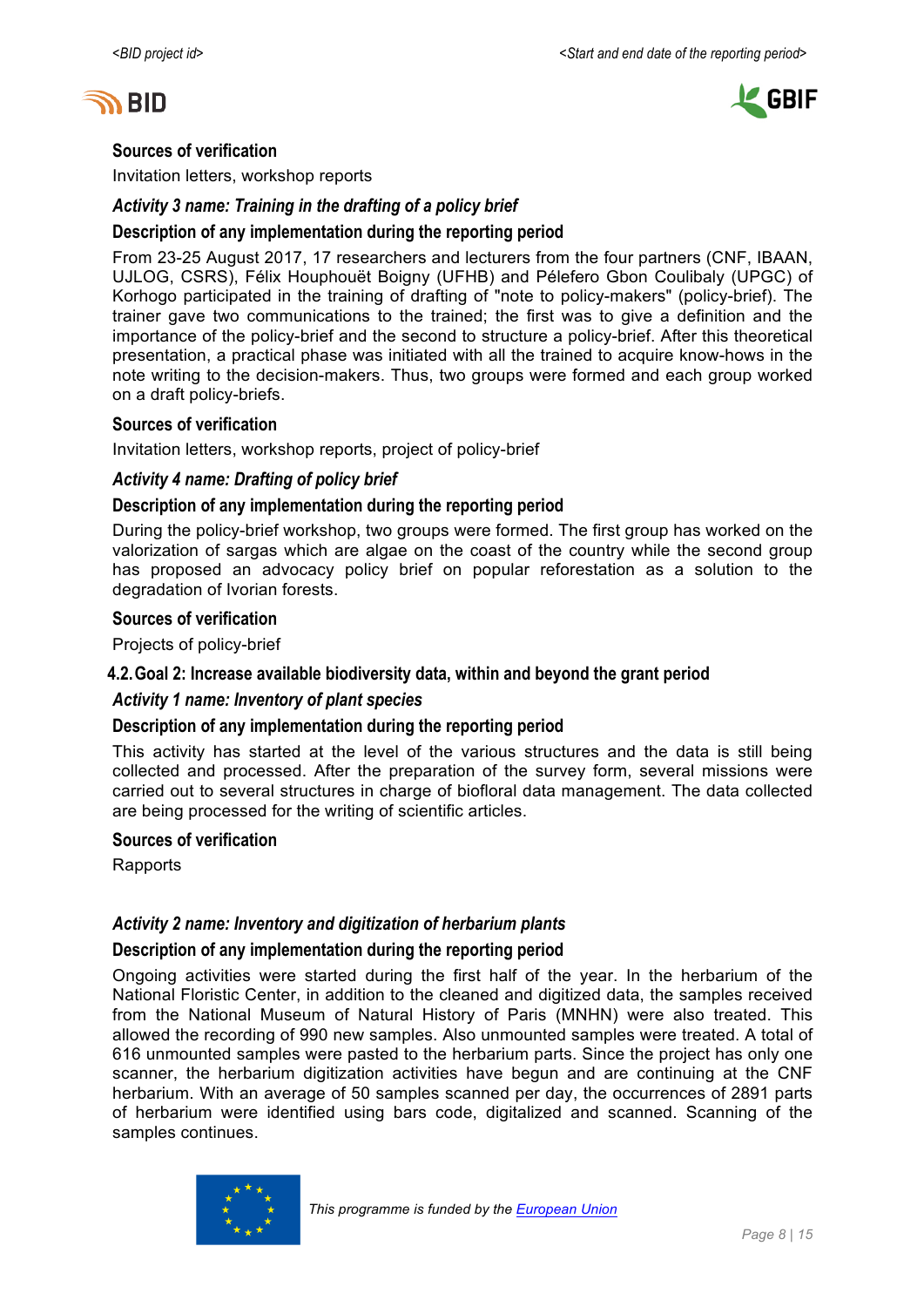



#### **Sources of verification**

Report

#### *Activity 3 name: Creation of floristic database*

#### **Description of any implementation during the reporting period**

This activity started with the various data holders with the national survey conducted. The survey allowed to gather the expectations of the different structures for the establishment of this basis. The remaining of this activity will be carried out according to the established timetable.

#### **Sources of verification**

Survey sheets, timetable

### *Activity 4 name: Drafting of data papers*

#### **Description of any implementation during the reporting period**

A data paper project entitled "Diversity from a list of occurrences of species belonging to some families of the herbarium of the National Flora Center (CNF) in Côte d'Ivoire" will be carried out by use the RTF format obtained after the publication of the dataset. This project will be improved for publication in journals that publish biodiversity related data papers.

#### **Sources of verification**

https://www.gbif.org/data-papers

*[Add as many activities as given in your full proposal under "Deliverables, activities and reporting criteria" for goal 2]*

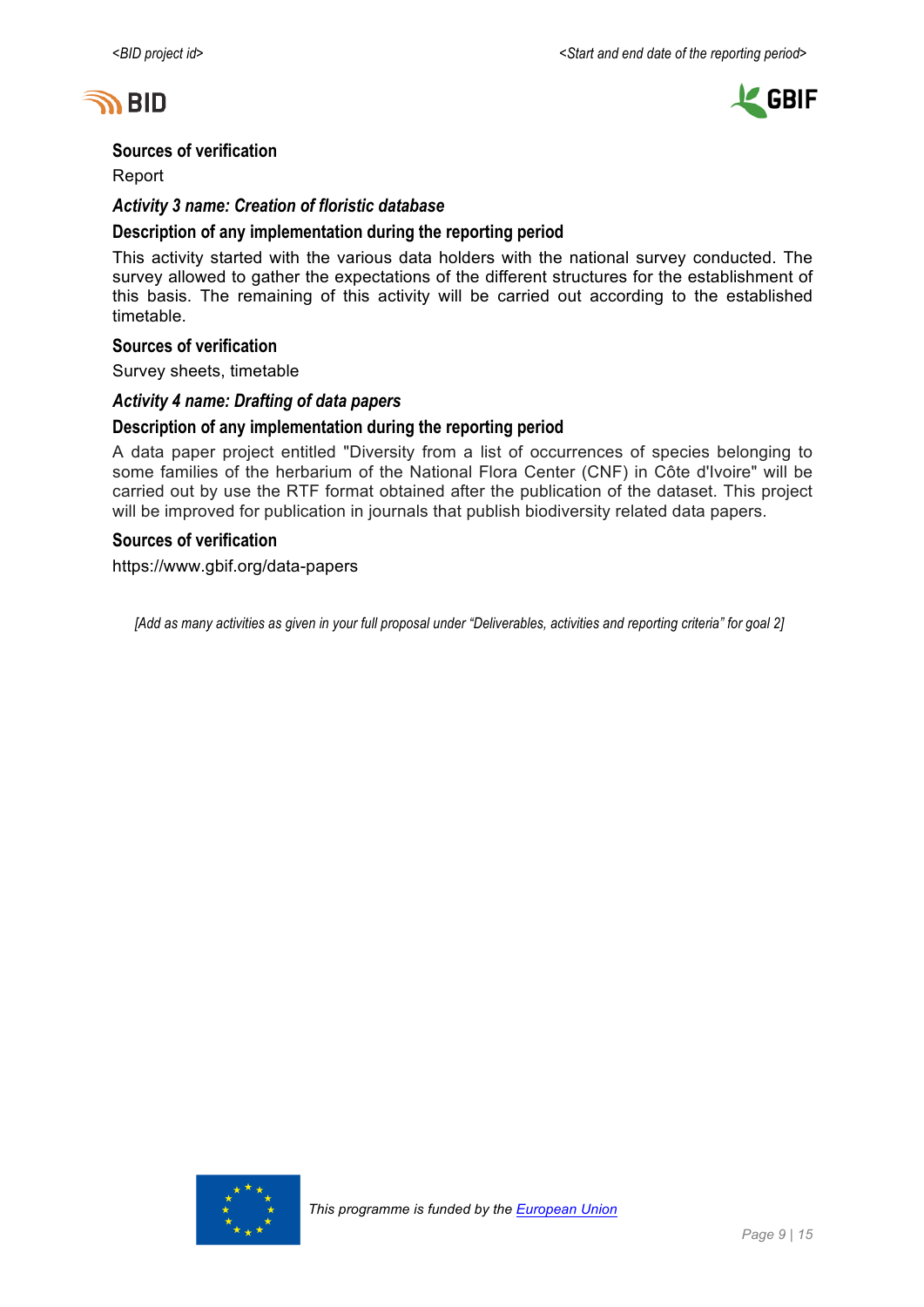



## **4.3.Goal 3: Apply biodversity data in response to national priorities**

#### *Activity 1 name: Training and management of the mobilization of data*

#### **Description of any implementation during the reporting period**

During this period, capacity-building missions and several workshops were organized for different actors producing floristic data in Côte d'Ivoire. Two capacity building missions were carried out in Benin Republic and Paris (France). Similarly, a capacity building workshop was conducted on data collection for the various partners in the project. Also, biofloristic data holders in Côte d'Ivoire were instructed on the requirements to be taken into account for data collection.

#### **Sources of verification**

Workshop document, report

#### *Activity 2 name: Inventories of structures*

#### **Description of any implementation during the reporting period**

The inventory of the structures was carried out in five cities of Côte d'Ivoire housing a research center or a university. There were the cities of Abidjan, Yamoussoukro, Bouaké, Daloa and Korhogo. Twenty six (26) structures were visited in the five cities. The number of structures surveyed by city was as follows: 10 in Abidjan, 4 in Yamoussoukro, 4 in Bouaké, 4 in Daloa and 4 in Korhogo. However, some of the structures contacted did not respond during this collection campaign.

#### **Sources of verification**

Information letters, TDR, Survey reports

#### *Activity 3 name: Creation of platforms*

#### **Description of any implementation during the reporting period**

This scheduled activity is not yet started. It will be conducted during this second half of the year.

#### **Sources of verification**

Activities timetable

#### *Activity 4 name: Writing and posting of reports*

#### **Description of any implementation during the reporting period**

The reports of 3 training workshops, 2 mission reports, 5 survey reports were drafted.

#### **Sources of verification**

**Reports** 

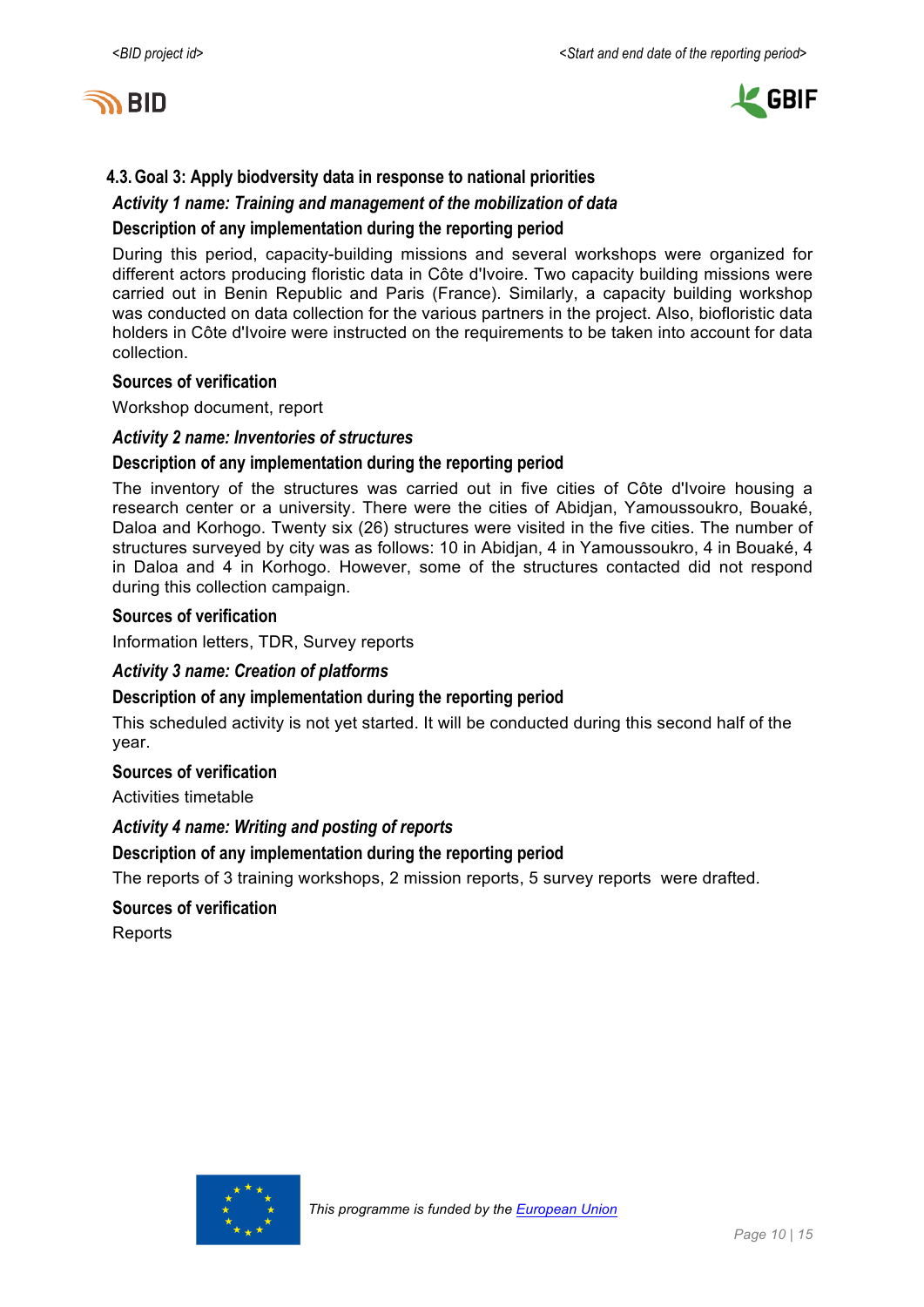



## **5. Updated calendar for the BID project implementation and evaluation period**

*The calendar should be completed in the same way as in the Full Project Proposal, but should include any expected changes. Provide reasons for any expected changes in section 5.1 'Explanatory Notes'.*

| Implementation period (maximum 24 months, starting 1 June 2016 at the earliest) |  |            |                |              |            |                 |                |              |   |                           |              |              |                           |                                                                          |                  |              |              |                           |              |         |   |   |         |              |  |  |
|---------------------------------------------------------------------------------|--|------------|----------------|--------------|------------|-----------------|----------------|--------------|---|---------------------------|--------------|--------------|---------------------------|--------------------------------------------------------------------------|------------------|--------------|--------------|---------------------------|--------------|---------|---|---|---------|--------------|--|--|
| Implementation period start date and end date<br>(dd/mm/yy)                     |  |            |                |              |            |                 |                |              |   |                           |              |              |                           |                                                                          |                  |              |              |                           |              |         |   |   |         |              |  |  |
| <b>Activity</b>                                                                 |  | $\sqrt{2}$ | $\mathfrak{Z}$ | 4            | $\sqrt{5}$ | $6\overline{6}$ | $\overline{7}$ | 8            | 9 |                           |              |              |                           | 10   11   12   13   14   15   16   17   18   19   20   21   22   23   24 |                  |              |              |                           |              |         |   |   |         | <b>Notes</b> |  |  |
| <b>BID Capacity Enhancement workshop 1</b>                                      |  |            | X              | $\mathsf{X}$ |            |                 |                |              |   |                           |              |              |                           |                                                                          |                  |              |              |                           |              |         |   |   |         |              |  |  |
| 6 month progress analysis                                                       |  |            |                |              |            | Χ               |                |              |   |                           |              | Χ            |                           |                                                                          |                  |              |              | X                         |              |         |   |   | X       |              |  |  |
| Mid-term evaluation & reporting                                                 |  |            |                |              |            |                 |                |              |   |                           | X            | X            |                           |                                                                          |                  |              |              |                           |              |         |   | X | $\sf X$ |              |  |  |
| Inventory of structures                                                         |  |            | $\mathsf{X}$   | $\mathsf{X}$ | X          | X               |                |              |   |                           |              |              |                           |                                                                          |                  |              |              |                           |              |         |   |   |         |              |  |  |
| Establishment of partnership                                                    |  |            |                |              |            | X               | Χ              |              |   |                           |              |              |                           |                                                                          |                  |              |              |                           |              |         |   |   |         |              |  |  |
| Training with respect to biological/floristic data<br>requirements              |  |            |                |              |            |                 |                | χ            | X |                           |              |              |                           |                                                                          |                  |              |              |                           |              |         |   |   |         |              |  |  |
| Platform creation                                                               |  |            |                |              |            |                 |                |              | X | $\boldsymbol{\mathsf{X}}$ |              |              |                           |                                                                          |                  |              |              |                           |              |         |   |   |         |              |  |  |
| Training and management for the mobilization of<br>data                         |  |            |                |              |            |                 |                |              |   |                           | X            |              |                           |                                                                          |                  |              |              |                           |              |         |   |   |         |              |  |  |
| Drafting of data papers                                                         |  |            |                |              |            |                 | X              |              |   |                           |              | Χ            |                           |                                                                          |                  |              |              |                           |              | Χ       |   |   |         |              |  |  |
| Drafting of policy briefs                                                       |  |            |                |              |            |                 |                | Χ            |   |                           |              |              |                           | Χ                                                                        |                  |              |              |                           |              |         | Χ |   |         |              |  |  |
| Inventory of available plant species                                            |  |            |                |              |            | $\mathsf{X}$    | X              | $\mathsf{X}$ |   | $X$ $X$                   | $\mathsf{X}$ | $\mathsf{X}$ | $\boldsymbol{\mathsf{X}}$ | $\mathsf{X}$                                                             | $\boldsymbol{X}$ | $\mathsf{X}$ | $\mathsf{X}$ | $\boldsymbol{\mathsf{X}}$ |              |         |   |   |         |              |  |  |
| Inventory and digitization of herbarium                                         |  |            |                |              |            |                 | X              | $\mathsf{X}$ |   | $X$ $X$                   |              | $X$ $X$      |                           | x   x   x   x                                                            |                  |              |              | $x \mid x$                | $\mathsf{X}$ |         |   |   |         |              |  |  |
| Création of the floristic database                                              |  |            |                |              |            |                 |                | $\mathsf{X}$ | X | $\sf X$                   | $\sf X$      | $\mathsf{X}$ | $\mathsf{X}$              | $\boldsymbol{X}$                                                         |                  | $x \mid x$   | X            | $\mathsf{X}$              |              | $X$ $X$ |   |   |         |              |  |  |

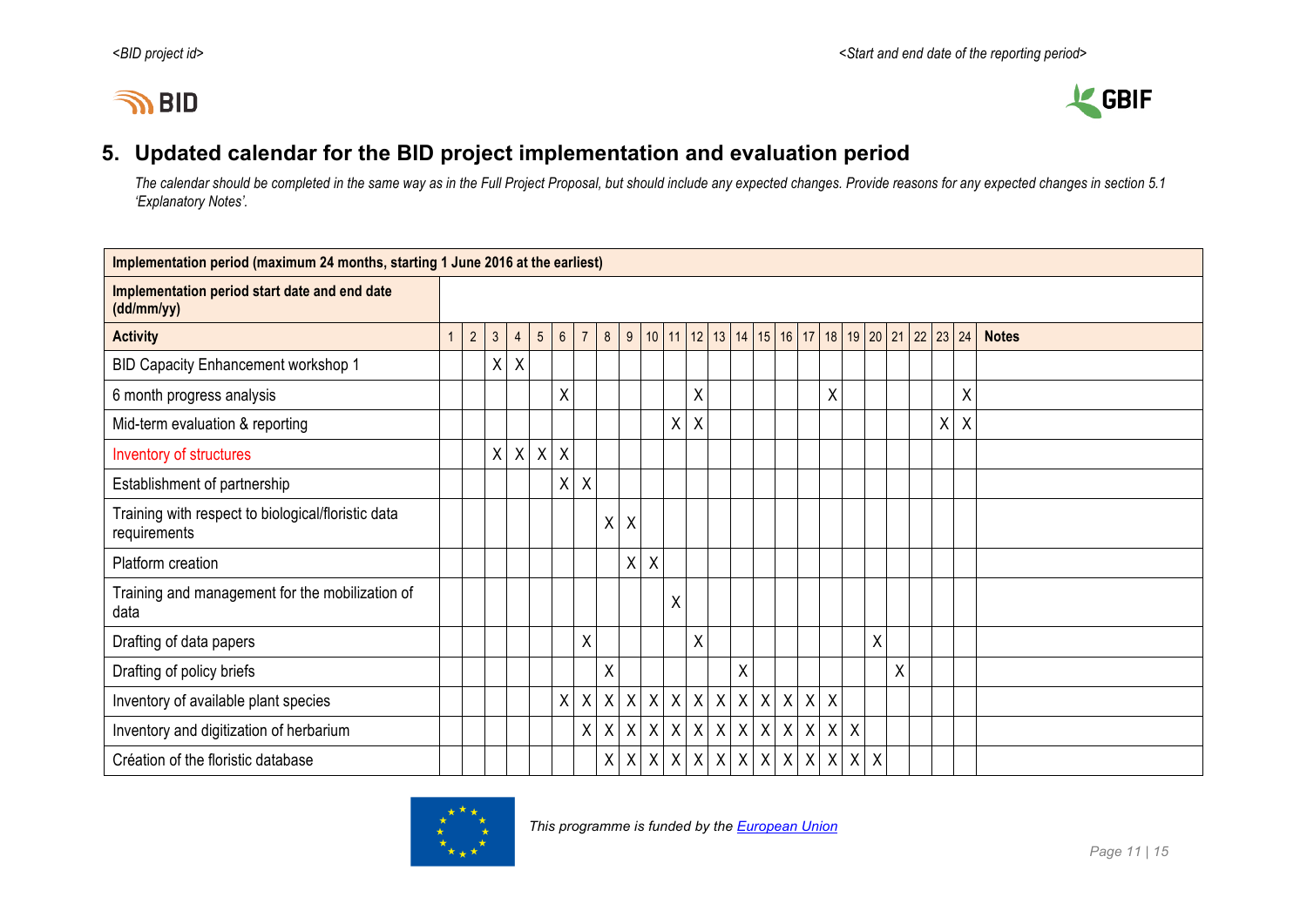

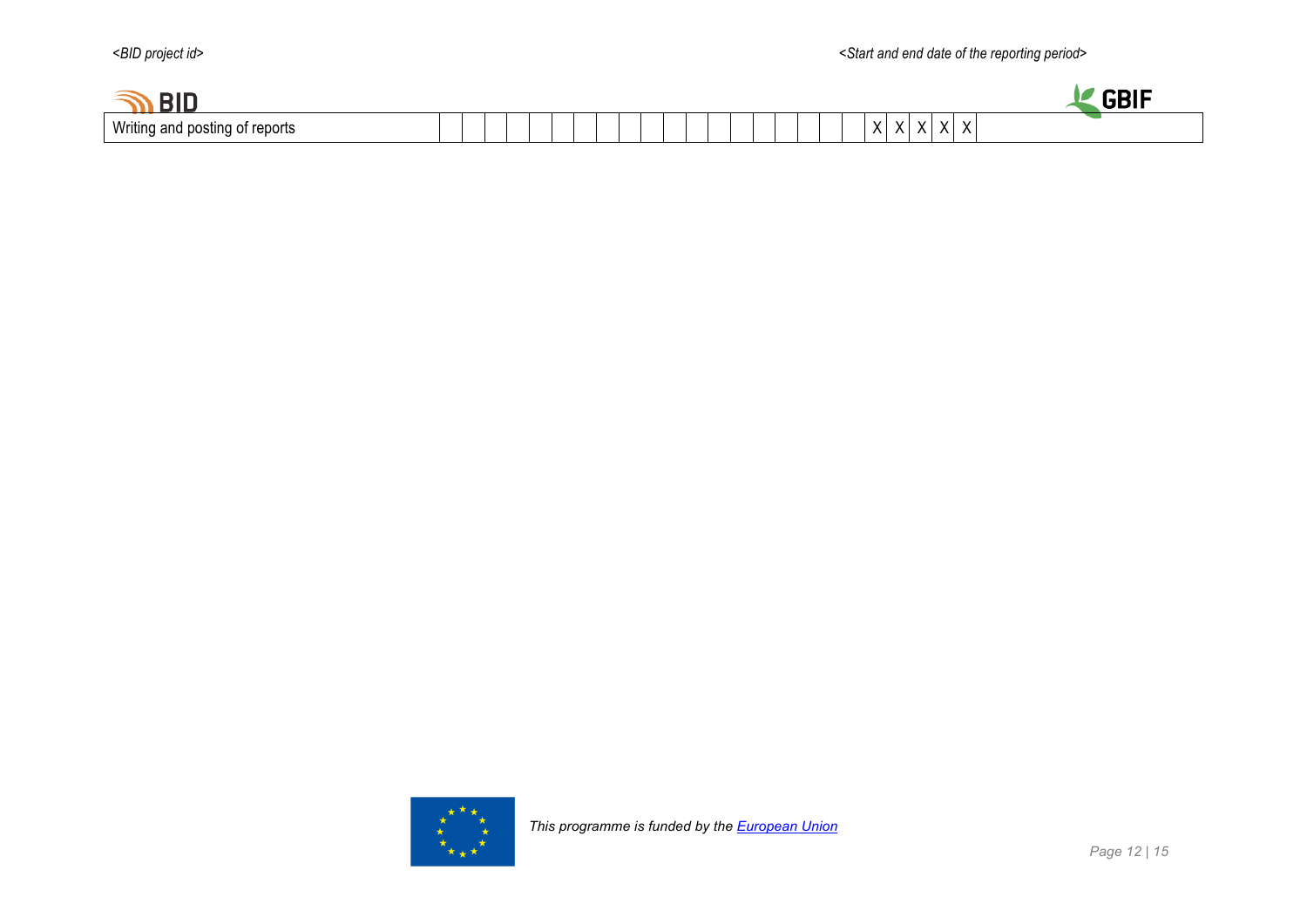



| Evaluation period (maximum 6 months, ending 31 December 2018 at the latest) |  |                 |                |            |         |   |         |  |  |  |
|-----------------------------------------------------------------------------|--|-----------------|----------------|------------|---------|---|---------|--|--|--|
| <b>Evaluation period start date and end date</b><br>(dd/mm/yy)              |  |                 |                |            |         |   |         |  |  |  |
| <b>Activity</b>                                                             |  | $\vert 2 \vert$ | 3 <sup>1</sup> | $4 \mid 5$ |         |   | 6 Notes |  |  |  |
| Final financial and narrative reportind                                     |  | X               | $\mathsf{X}$   |            |         |   |         |  |  |  |
| Posting of the database                                                     |  |                 |                |            | $X$ $X$ | X |         |  |  |  |

## **5.1.Explanatory notes:**

**La platte forme pas l'i**

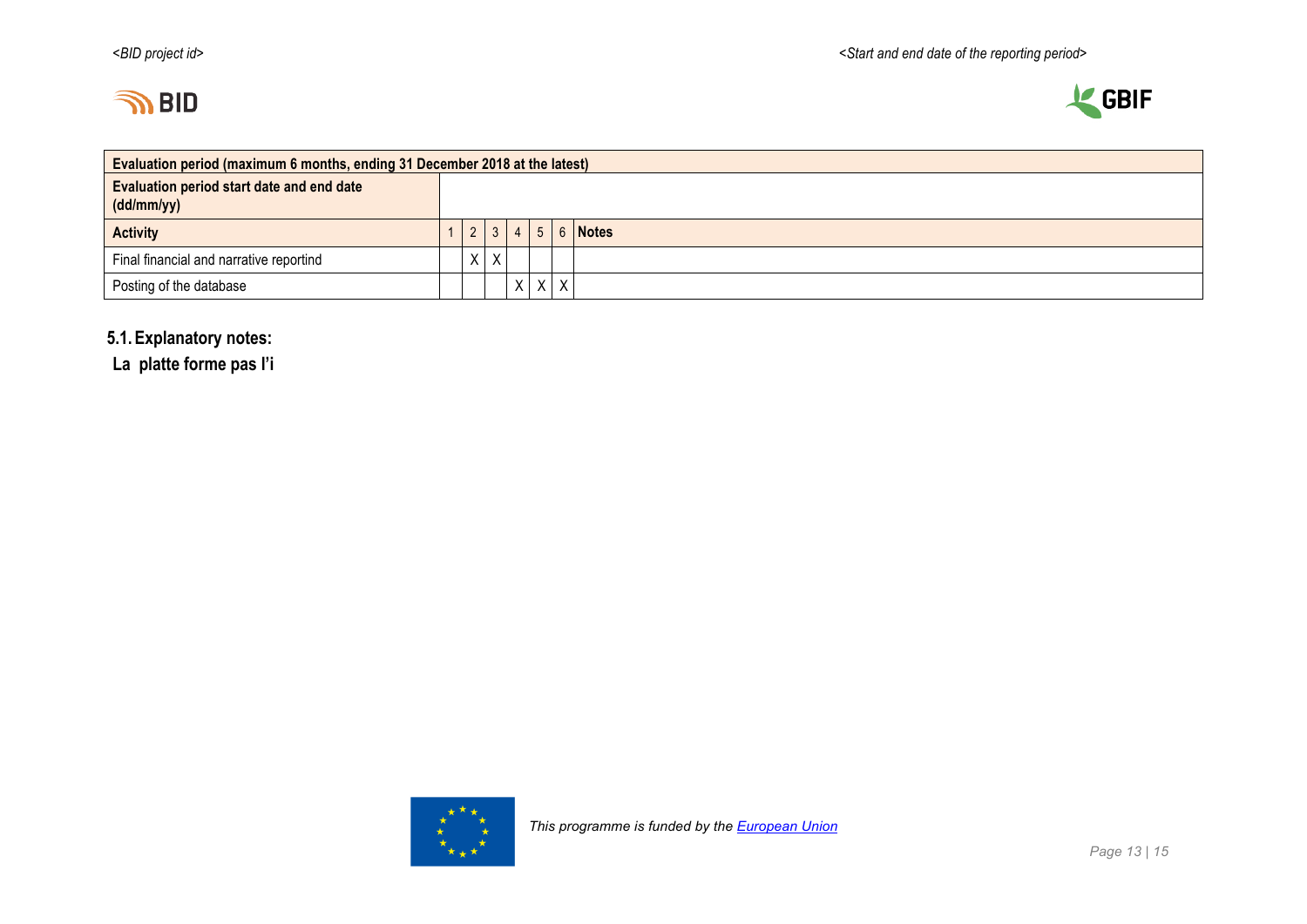



## **6. Beneficiaries/affiliated entities and other cooperation**

### **6.1.Relationship with project partners**

All the project partners (CNF, CSRS, UJLOG, IBAAN) contribute actively to the achievement of the project's objectives. Thus, for all scheduled activities, the leader of each partner structure is informed, through letter, call, mails or SMS to take the appropriate action. The visit to the partner UJLOG allowed the partner to familiarize with the realities of this structure and to discuss the different activities of the project.

#### **6.2.Links to other projects and actions**

The coordinators of two GBIF projects in Côte d'Ivoire, regularly, exchange in order to mutualise their effort to succeed in both projects. The project BID national Côte d'Ivoire (BID-AF2015-0025-NAC) participated in a capacity building workshop of the regional project (BID-AF2015-0066-REG).

## **7. Visibility**

*Please refer to the BID guidelines.*

## **7.1.Visibility of the BID project**

*How is the visibility of your BID project being ensured?*

#### **Short summary**

The website of the CNF has been created and it is functioning. Therefore, the different activities are available on the site.

#### **Sources of verification**

www.cnf-ufhb.ci

## **7.2.Visibility of the EU contribution**

*How is the visibility of the EU contribution being ensured within your project implementation?*

#### **Short summary**

For all activities undertaken, references to donors (EU) are made through their logo and effigies.

#### **Sources of verification**

Logo, flyers, banderols, photos.